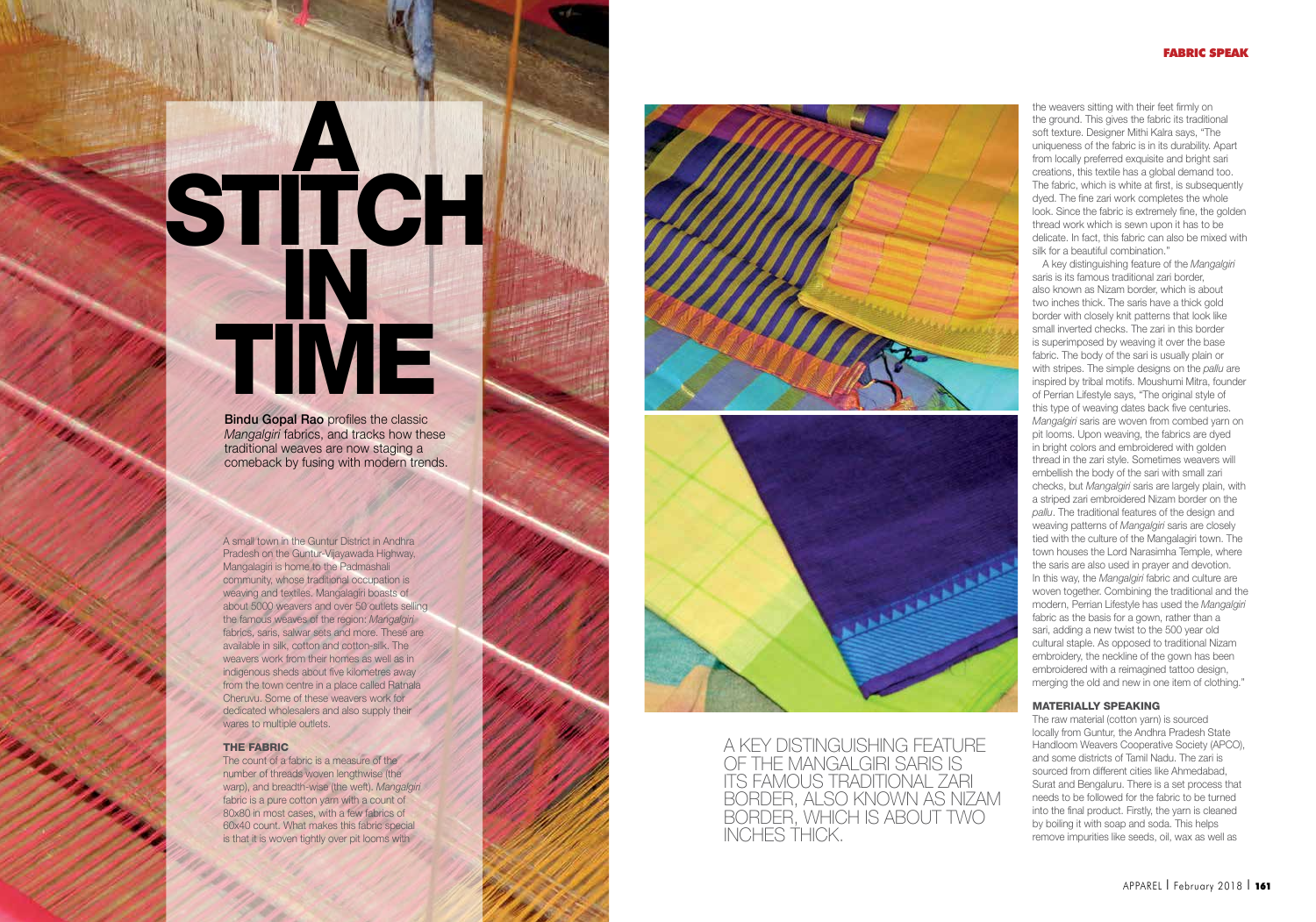

# MANGALGIRI FABRICS ARE WOVEN USING TRADITIONAL PIT LOOMS WHICH ALLOW THE WEAVER TO ACTUALLY EXERT MORE FORCE, GIVING THE FABRIC ITS TENACITY.

its inherent stickiness, which eases the dyeing process. The warp and weft are dyed separately, being distributed to the weavers. After the yarn has been sun dried, it is ready for the weaving process. The yarn is then loaded on to a charkha, the edges of the fabric. This is another unique where it is converted to the thread forming the warp and weft. This is a complex process that needs the work of at least 30 people before the yarn is ready for weaving. The yarn is manually wound on the charka and bobbin to create the warp, while the weft is woven on a print. Vat and naphthol dyes are normally used; vegetable dyes are only used if there are specific export orders.

Additionally, working with natural dyes is complex and expensive, which deters most weavers from using them.

### WEAVING TECHNIQUES

and the yarn is washed, dried and starched before generation to the other, making this a special kind Mangalgiri fabrics are woven using traditional pit looms which allow the weaver to actually exert more force, giving the fabric its tenacity. The pit is dug into the ground and the pedal of the loom is placed in the pit. The weavers sit on the floor and use their hands and legs to operate the loom. The technique is usually passed on from one of handloom. The fabric is only woven on the pit loom and there are no gaps in the weave towards aspect of the Mangalgiri fabric which is not seen in other regions. The weavers plant their feet firmly below the ground to apply the right kind of pressure to ensure the tightness of the weave which makes the fabric and zari thick and closelyknit. The amount of yarn woven into the fabric per loom is quite high, ensuring that the fabric is durable and stays intact for long. Mangalgiri